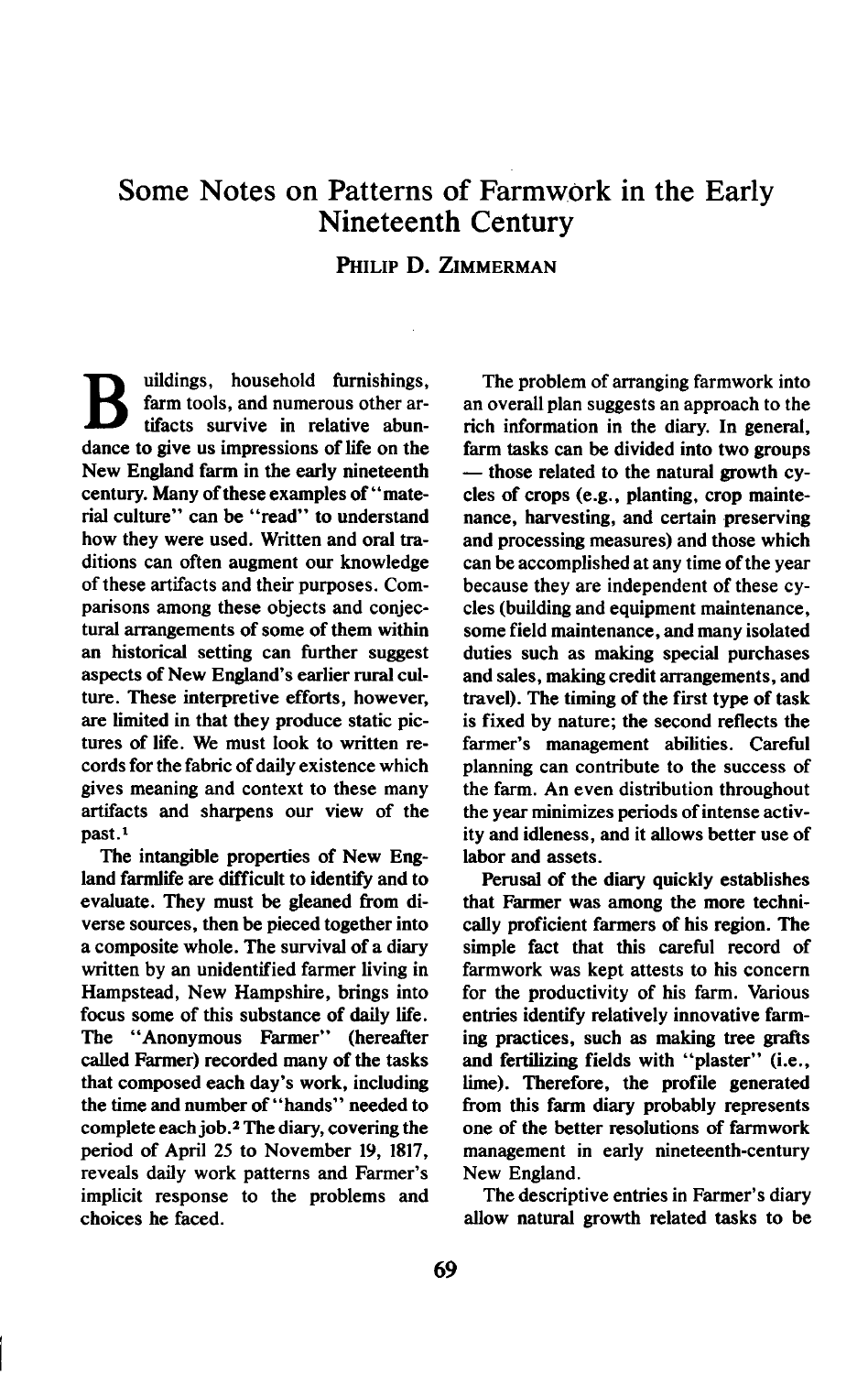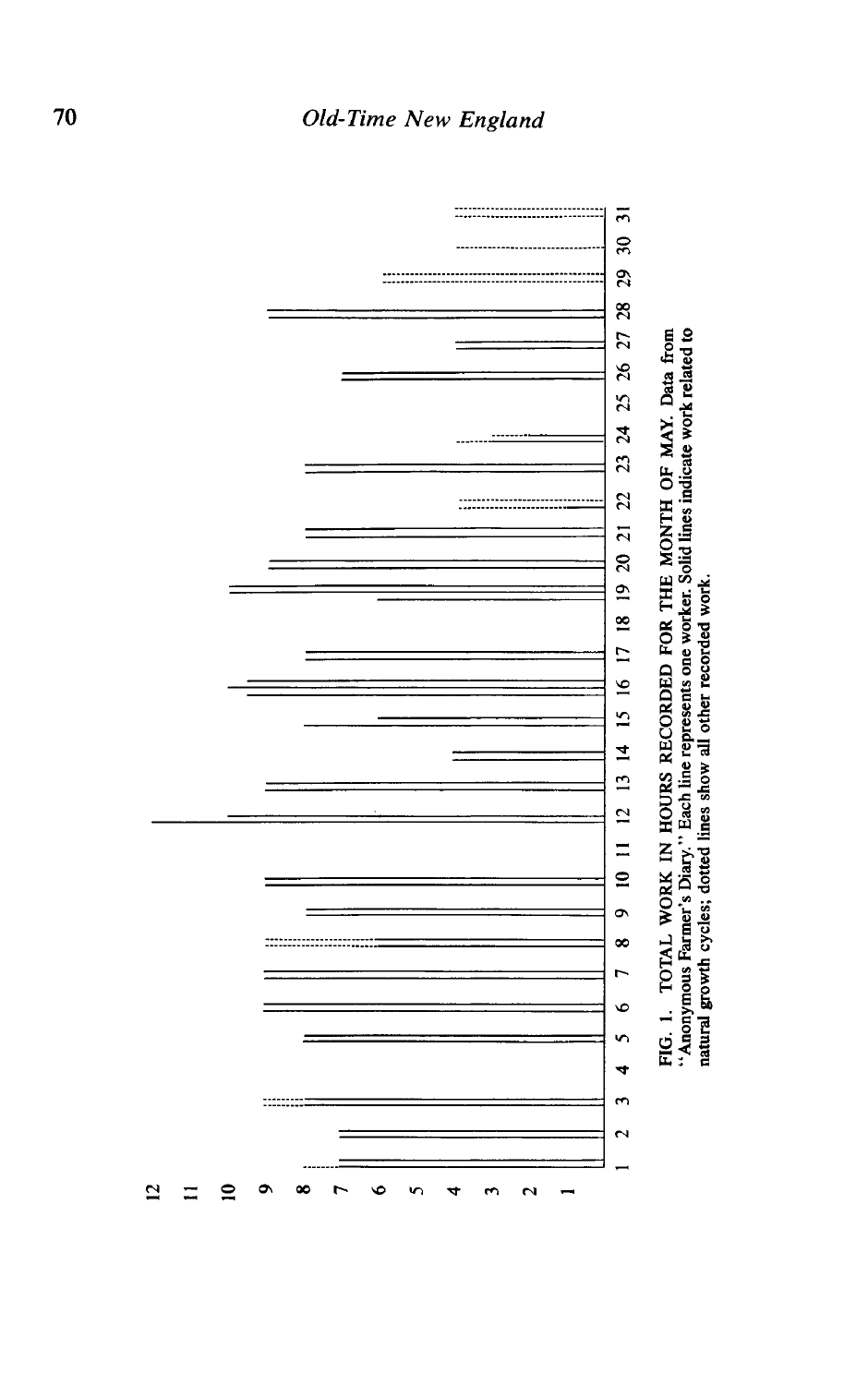

**FIG. 2. TOTAL NUMBER OF HOURS WORKED EACH WEEK FROM APRIL 28 TO NOVEMBER 15, 1817. Data from "Anonymous Farmer's Diary."** 

**separated from those that can be performed at any time of the year. On May 12, for example, Farmer recorded manuring, harrowing, and planting. In contrast, the last three days of May were spent picking stones out of fields, carrying grain to the mill, clearing a water course, piling boards at the saw mill, and laying a wall. A minimum number of people needed to complete all of the recorded tasks for each day can also be determined from these entries.3 On May I5 two hands furrowed a corn field for two hours, two hands manured a corn field for four hours, and one hand worked in the garden for two hours. The accounts identify at least two people working on the farm that day. By distributing the individual work assignments among the workers so that no one worked more than ten or twelve hours per day, the assumption can be made that on the fifteenth of May one person worked six hours and the other worked eight.** 

**A tabulation of the tasks and times for each day recorded in the diary yields a profile of the type and amount of work performed on this Hampstead farm in 1817.4 The work profile for the month of May (Fig. I) is representative of the entire period in question, though it is not quite as erratic as some months. Two observations are immediately apparent. First, no work is done on Sundays. Second, work days are approximately equal in length throughout the month. The average work day for May was 7.6 hours against an average for the entire period of about 7.8 hours per day. A third observation can be interpreted from the profile. Those tasks not governed by natural cycles are distributed so as to fill in the slack days, thus keeping the tempo of work as even as possible. Again, this distribution pattern is representative of the other months.** 

**The total number of hours worked which Farmer records in his diary can be sum-**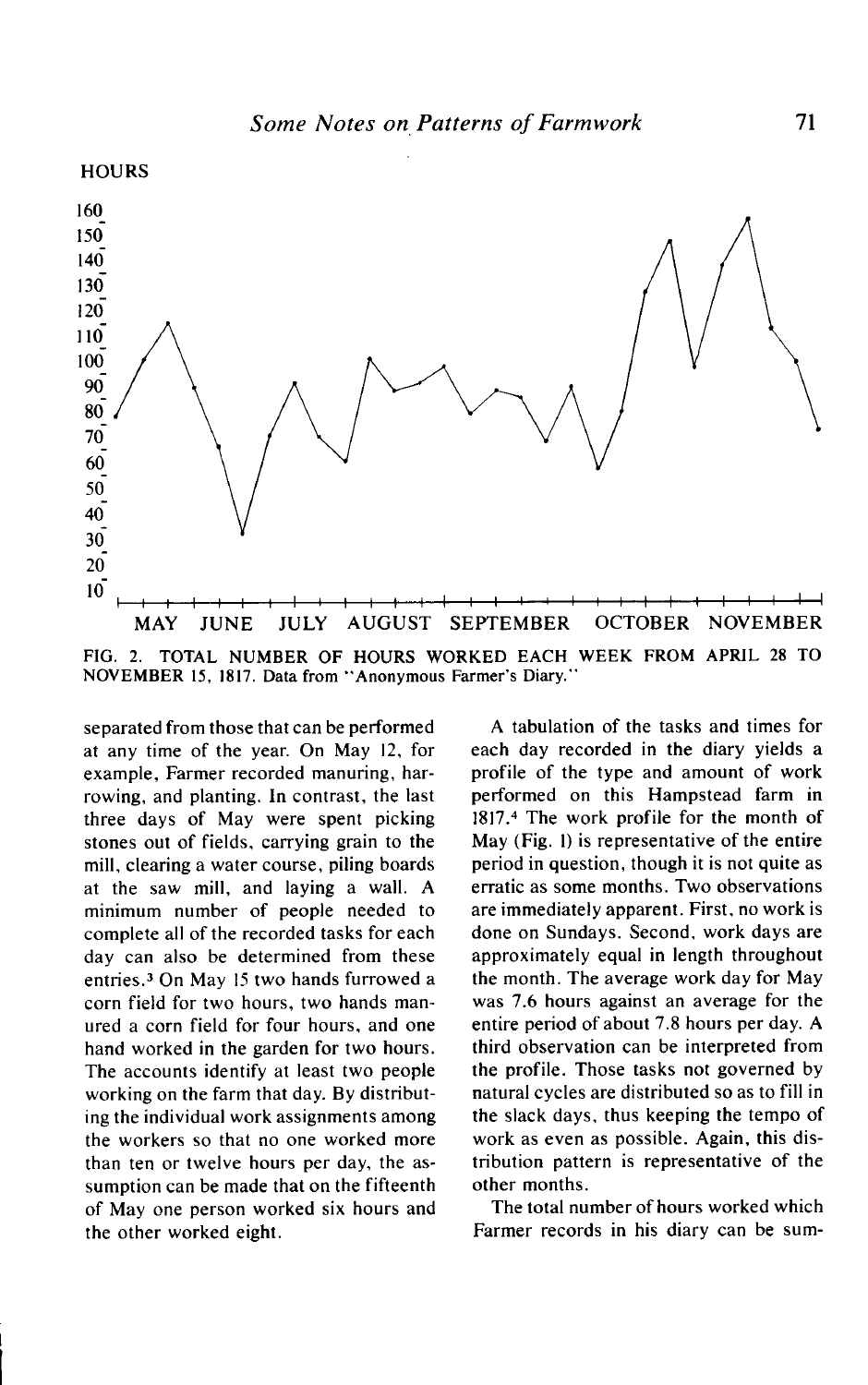

**FIG. 3. AVERAGE WORK-DAY IN HOURS FOR EACH WORKER FROM APRIL 28 TO**  NOVEMBER 15, 1817. Data from "Anonymous Farmer's Diary."

**marized in graph form (Fig. 2). By plotting the hours against the time of year, the busiest periods on this farm can be identified. The relatively level month of May is evident. The months of June and September are very uneven. The last week in September and the entire month of October are clearly the heaviest work periods of the year. This period represents an increase of more than sixty percent over the remainder of the year.5** 

**The intense work period in the fall raises a number of questions. Foremost is why. If Farmer seemed to be able to control the daily work loads throughout the rest of the year, why did he experience a labor demand of this magnitude? His diary shows that harvesting was the direct cause of this increase. With the exception of "working on the road" on September 26 and 27, the first half of this six-week period was occupied digging potatoes. Likewise, most of the second half was spent picking apples.** 

**The concentration of so much work in these weeks may indicate concern for harvesting crops at the proper time, rather than mismanagement. The entries do not show the variety of tasks typical of earlier weeks and months, but exhibit a uniformity of purpose. The mention of snow on the first of November calls to mind the urgency of harvesting before the first frost.** 

**The increased labor demand in the fall could only be satisfied by the same number of workers working longer hours or working more efficiently, or by hiring additional workers. Data from Farmer's diary establish that the length of the working day remained constant and that temporary help was added (Fig. 3). Robert Boyes and Samuel Atwood "came this morning to work" on September 22 and 23, respectively. Each was paid for working one and one-third months, though their final working days were two weeks apart (Atwood on November 3 and Boyes on the 15th). Be-**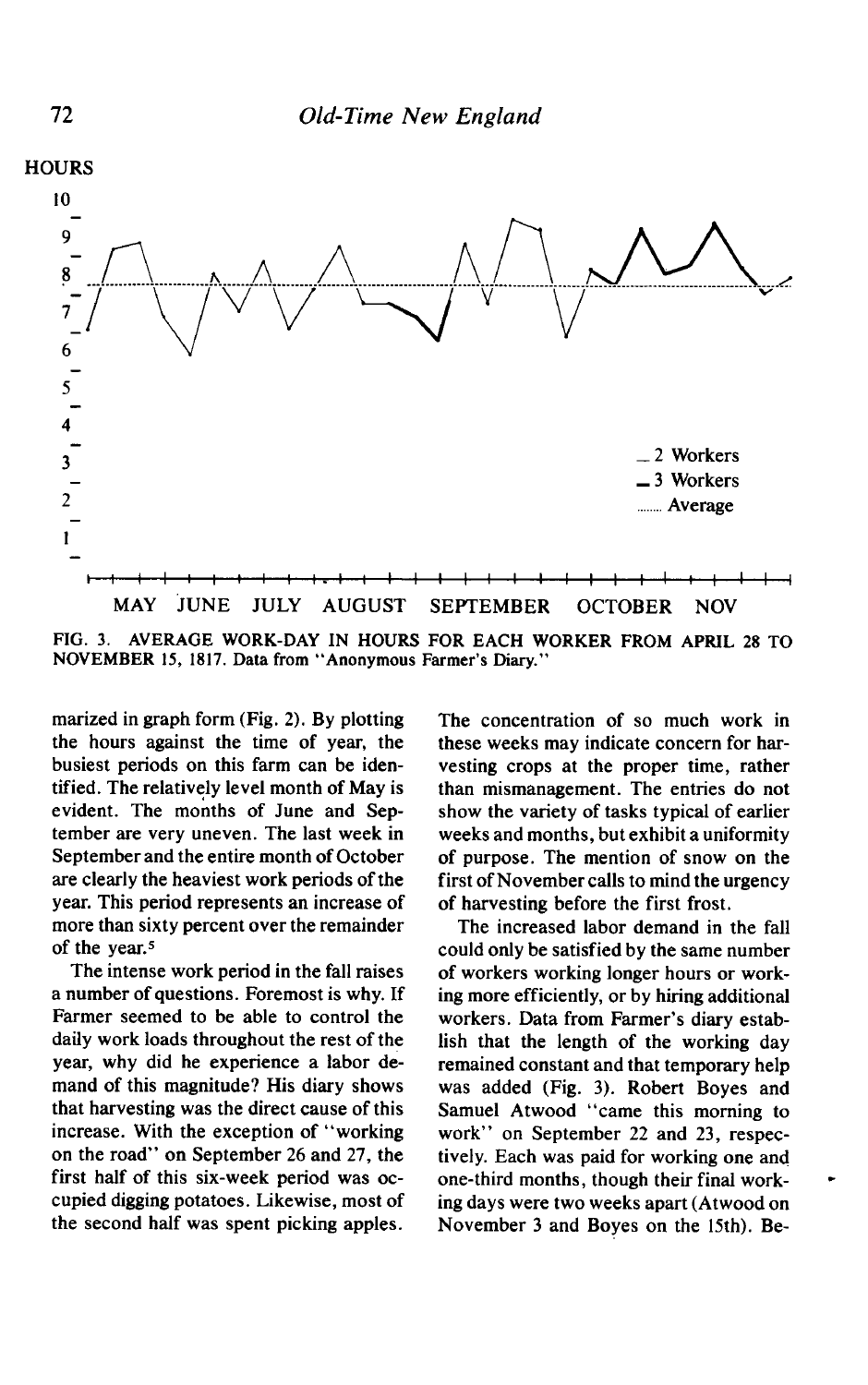**cause Farmer noted absenteeism among his workers, they were probably contracted to work a specific number of days to complete their term, thus accounting for the discrepancy in the termination date.** 

**A final point to be considered regarding the fall labor demand concerns the identity of the temporary workers. Atwood can be identified as the twenty-one-year-old son of Moses Atwood, a member of an old farming family in Hampstead.6 Though Boyes's identity remains unknown, he was probably about the same age and hailed from similar circumstances. Among the day-laborers Farmer had hired at various times in July, August, and September was Jesse Emerson, the twelve-year-old son of a prominent member of the community.' Apparently, Farmer also hired older workers on a daily basis. These workers were distinguished in the diary by being identified as "Mister." Mr. Irving, for example, was probably David Irving, married in 1798 and most likely in his early forties by 1817.** 

**The identification of these individuals shows that they came from various levels of the community. However, a likely common denominator among them is that they were leaving farm-duties or other interests of their own (or of their immediate family) to work for Farmer. The instances of an isolated day spent working here and there probably represented an exchange of a day's labor for the use of a team of oxen, to repay a debt, or perhaps to secure additional help in return at a future date. But the prolonged term of employment of Boyes and Atwood presents a problem. Their labor contribution to Farmer's operation represents a net increase of about fifty percent over the level of work on the farm**  for the rest of the year.<sup>8</sup> If other farmers in **this region encountered similar increases in the demand for farm labor, where did these extra hands come from?** 

**No single resolution of the labor squeeze** 

**emerges from Farmer's diary, though several possibilities can be advanced. Perhaps Farmer's work patterns and needs were not representative of the region. Varying selections of crops among farmers within the region might have staggered harvesting times sufficiently to spread the demand for additional labor more evenly over time and among the various farms. However, since relatively adverse farming conditions in northern New England limited the choice of crops, high labor demands in the fall were probably characteristic of most southern New Hampshire farms. The possibility that a group of migrant farm workers filled these temporary needs can be fairly discounted because the laborers employed by Farmer can be identified as local inhabitants.** 

**A more likely solution to the labor problem lies within the structure of the local economy. Individual workers could easily shift from non-agricultural sectors (local industry and craft) to farming to fill this need. The common knowledge that crops had to be brought in to ensure the economic health of the entire community may well have caused the interests and efforts of all concerned to be directed toward that end. Consequently, most commercial activities, and certainly school, probably ceased functioning or at least continued at a reduced rate.** 

**In some isolated cases, though notably not in Farmer's, the extra labor demand may have been satisfied simply by the same number of individuals working harder or by the addition of other family members to the work force. While the productivity of Farmer's farm increased by adding workers to the operation, productivity could also be raised by increasing the output of each worker (or the family considered as a single unit). Thus, some farmers who had worked at a relatively leisurely pace throughout the year might have worked**